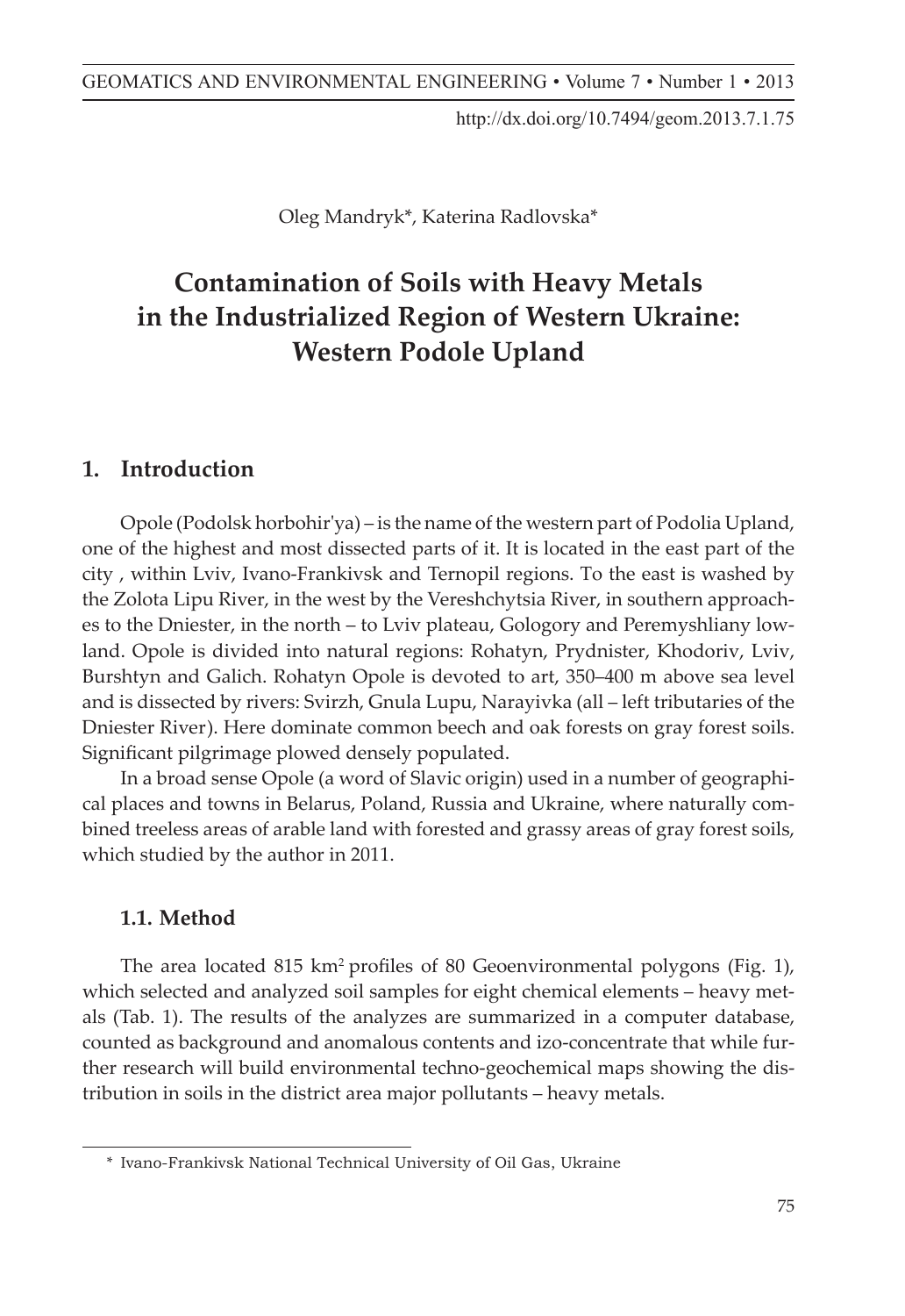| ;<br>こころについてい<br>.<br>7<br>7<br>7<br>7<br>ℷ<br><b>WOON ON OUT</b><br>j<br>ׇ֦ׅ֘֡֡֡֡֬<br>THE CASE OF PARTY THE<br>١<br><br>١<br>I<br>I<br>$\sim$ $\sim$ $\sim$<br>į<br>J<br>.<br>.<br>i<br>I<br>1<br>ving ch<br>$\mathbf{r}$<br>ţ<br>I<br>ł<br>I<br>ï<br>ċ<br>¢<br>۱<br>Ï<br>١<br>ļ<br>į<br>۱<br>Š<br>$\frac{1}{5}$<br>i<br>¢<br>֚֘֝ |
|------------------------------------------------------------------------------------------------------------------------------------------------------------------------------------------------------------------------------------------------------------------------------------------------------------------------------------|
|------------------------------------------------------------------------------------------------------------------------------------------------------------------------------------------------------------------------------------------------------------------------------------------------------------------------------------|

|                          |                         |                                  |         | the Ivano-Frankivsk regional sanitary-epidemiological station (2011 |       |        |                           |         |         |       |                                         |
|--------------------------|-------------------------|----------------------------------|---------|---------------------------------------------------------------------|-------|--------|---------------------------|---------|---------|-------|-----------------------------------------|
|                          |                         |                                  |         |                                                                     |       |        | Chemical elements [mg/kg] |         |         |       | The total rate of                       |
| Σó.<br>$\mu$             | sample<br>Σó,           | Georeferenced                    | Co 5.0  | As 2.0                                                              | Cu3.0 | Ni 4.0 | Hg2.1                     | Pb 32.0 | Zn 23.0 | Cr6.0 | $ORP = 8/n = 1Ci/Cph$<br>pollution ORP* |
| $\overline{\phantom{0}}$ | $\Xi$                   | Pidbire<br>Profile I-I           | 0.05    | $\circ$                                                             | 0.05  | 0.01   | $\circ$                   | 1.82    | 0.35    | 0.26  | 0.684916903                             |
| $\sim$                   | $14\,$                  | Yaglush                          | 0.07    | $\circ$                                                             | 0.09  | 0.06   | $\circ$                   | 2.64    | 1.65    | 0.34  | 1.330342215                             |
| $\sim$                   | $15$                    | Voroniv                          | $\circ$ | 0.06                                                                | 0.04  | 0.09   | $\circ$                   | 3.32    | 1.84    | 0.44  | 1.560079771                             |
| 4                        | $\mathfrak{A}$          | Lupivka                          | 0.04    | 0.09                                                                | 0.1   | 0.07   | 0.03                      | 1.46    | 2.35    | 0.51  | 1.978200605                             |
| $\overline{5}$           | $\overline{\mathbb{L}}$ | Dolunjanu<br>Profile II-II       | 0.21    | 0.21                                                                | 0.21  | 0.46   | 0.12                      | 6.85    | 3.82    | 1.64  | 5.607391456                             |
| $\circ$                  | $18\,$                  | Benkivzhy                        | 1.45    | 0.47                                                                | 0.59  | 1.44   | 0.44                      | 15.42   | 8.46    | 2.55  | 14.86199289                             |
| $\overline{\phantom{a}}$ | $\overline{ }$          | Pidkamine-1                      | 0.08    | $\circ$                                                             | 0.06  | 0.02   | 0.01                      | $\circ$ | 0.44    | 0.46  | 0.749859935                             |
| ${}^{\circ}$             | $\overline{1}9$         | Ruda                             | $\circ$ | $\circ$                                                             | 0.04  | 0.09   | $\circ$                   | $\circ$ | 1.61    | 0.24  | 0.741489899                             |
| $\mathcal{O}$            | $20\,$                  | Klishivka                        | $\circ$ | 0.03                                                                | 0.01  | 0.07   | $\circ$                   | 0.41    | 2.42    | 0.35  | 1.051892027                             |
| 10                       | $\overline{z}$          | Pograbivka                       | 0.03    | 0.01                                                                | 0.05  | 0.05   | $\circ$                   | 0.62    | 2.45    | 0.56  | 1.266059368                             |
| 11                       | $\mathfrak{D}$          | III Knjagunuchy<br>Profile III-I | 1.13    | 0.52                                                                | 0.64  | 0.95   | 0.44                      | 12.85   | 6.84    | 2.68  | 13.58710419                             |
| 12                       | 57                      | Degova                           | 0.19    | 0.21                                                                | 0.24  | 0.46   | 0.16                      | 7.44    | 4.46    | 1.84  | 6.178680476                             |
| 13                       | $23\,$                  | Preozerna                        | $\circ$ | 0.01                                                                | 0.02  | 0.08   | 0.01                      | 0.25    | 0.88    | 0.18  | 0.58435377                              |
| $14$                     | 24                      | Chercha                          | 1.63    | 0.42                                                                | 0.55  | 1.49   | 0.36                      | 18.41   | 9.66    | 2.88  | 15.31180106                             |
| 15                       | 25                      | Pidgorodja                       | $\circ$ | 0.02                                                                | 0.09  | 0.03   | 0.02                      | 0.28    | 0.94    | 0.18  | 0.837713113                             |
| $\mathfrak{g}_1$         | $\sqrt{26}$             | Stratun-1                        | $\circ$ | 0.01                                                                | 0.06  | 0.09   | $\circ$                   | 0.41    | 1.35    | 0.44  | 0.959922879                             |
| $\overline{17}$          | 27                      | Stratun-2                        | 0.03    | 0.05                                                                | 0.04  | 0.07   | $\circ$                   | 0.34    | 1.64    | 0.35  | 1.091235473                             |
| $18\,$                   | $\Box$                  | IV Lukovezh<br>Profile IV-I      | 0.12    | 0.16                                                                | 0.16  | 0.25   | 0.12                      | 5.21    | 3.44    | 1.21  | 4.30571338                              |
| $\overline{19}$          | 28                      | Shyravsk                         | 0.16    | 0.21                                                                | 0.24  | 0.36   | 0.16                      | 6.35    | 3.66    | 1.38  | 5.420258199                             |
| 20                       | 4                       | Grygoriv-1                       | 0.32    | 0.19                                                                | 0.25  | 0.44   | 0.15                      | 7.24    | 4.85    | 1.45  | 6.05919117                              |
| 21                       | 58                      | Voskresenzy                      | 0.24    | 0.16                                                                | 0.16  | 0.35   | 0.15                      | 5.42    | 3.55    | 1.41  | 4.906159109                             |
|                          |                         |                                  |         | The total amount in database is 80 samples.                         |       |        |                           |         |         |       |                                         |

76 ∂ O. Mandryk, K. Radlovska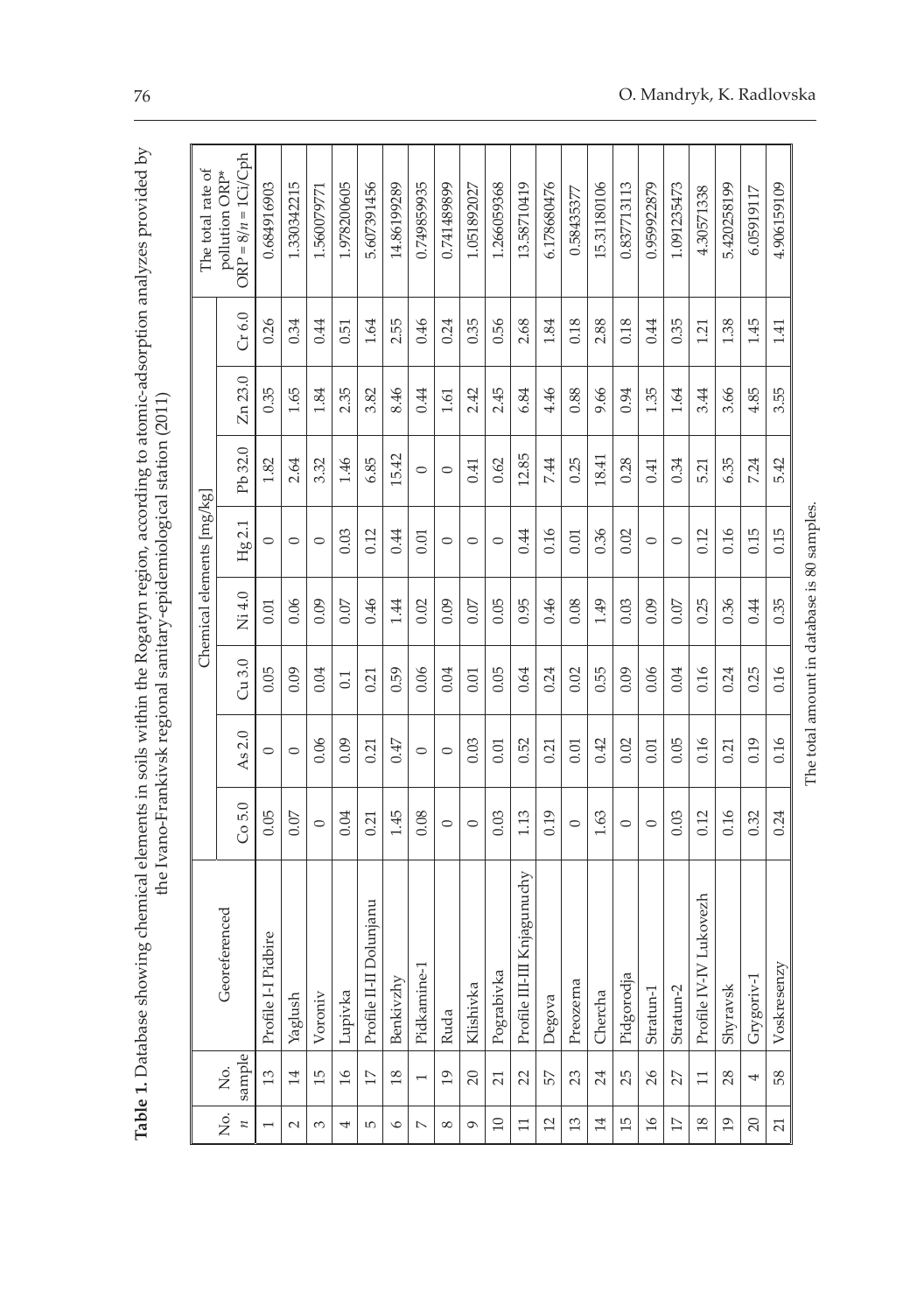

**Fig. 1.** The map of factual material: geoecological polygons – point sampling

#### 1.2. Research Area

On the territory of the study area Rohatyn Opole there are a number of environmental problems that are waiting for their decision. Regional Council identified priorities for conservation work to improve the environmental situation in the region. First of all it concerns the conservation of soil; reduce air pollution and water, natural disaster prevention and more.

Despite the recession, Rohatyn areas considered environmentally dangerous territory, where the dispersion of emissions of pollutants from Burshtyn TPP enterprises chemistry Kalush.

The use of large amounts of water for production needs, pollution of surface and groundwater sources of industrial, agricultural, municipal and economic return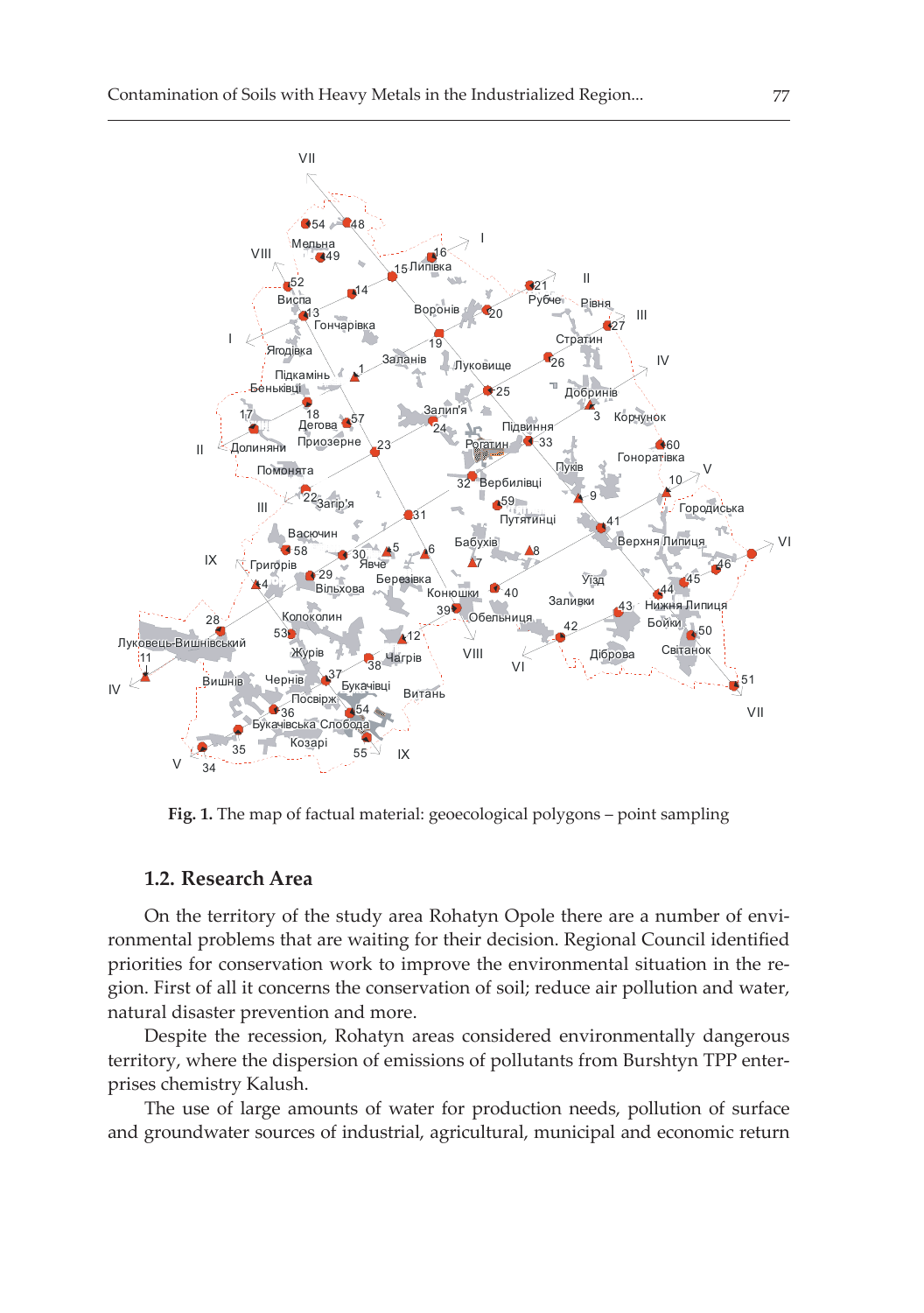wastewater and waste management industries bring great harm to water bodies, leading to qualitative depletion of water sources. The main sources of water pollution are sewage treatment plant and sewer network production departments of Housing.

Share contaminated water is for nearly 61%. Sewage treatment plants are overloaded, are in poor condition. Most treatment facilities need renovation, repair or restoration.

Rohatyn region differs from other regions of Ukraine by highly dynamic development of subsurface geological environment, due to the influence of both internal (endogenous) forces of the Earth and the external influence of environmental (exogenous) and anthropogenic factors. According to the scheme of seismic zoning district is included in the boundary 4-5-zone scoring.

#### 2. Results and Discussion

Our studies have shown that soil contamination Hg, Ni, Zn, Pb, Cu, Co, as other heavy metals (HM) accumulated mainly in the humus (0–10 cm from the surface) and in subsurface (30-50 cm) horizons of the soil profile. If the studied areas remote from potential sources of contamination (industrial Rogatyn, roads, etc.), then the distribution of heavy metals in the area and in a profile more or less uniform, as illustrated in maps built by us (Figs 2-8). It was also found that the gross contents of Cu, Zn, Cd, concentrated in alluvium and Pb – in humus. Perhaps, a role as a geochemical barrier effect caused by carbonate rocks that uncomfortably overlies the Miocene sands in the form of lenses.

From sample tests it is known that the accumulation of excess Zn has a detrimental effect on the activity of microorganisms that interferes with the formation of organic matter in soils. In addition, contaminated fermentation and decomposition of cellulose changed as physical and physical-chemical properties of soils.

Unlike Cu, Zn, Cd, Pb compounds are concentrated mainly in the upper (humus) horizon. Excess Pb, compared with the background, has a depressed effect on soil microorganisms. This indicates admission Pb in soils by anthropogenic impact [2], which is confirmed high in this element in the upper soil layer. Accordingly, humus and alluvium horizons are sort of geochemical barriers for the deposition of heavy metals.

Some authors  $[1, 4]$  believe that Pb enters the atmosphere mainly in oxide form, then it settles on the soil surface, sorbed organic substances migrate through the soil profile, but beyond the soil profile is made in small quantities [4].

Interesting data obtained by mercury Hg. Content – small, but receipt of the pollutant has anthropogenic origin, because it focuses exclusively in the surface layer (0–5 cm). Anomalies of Hg near the village fork associated with the combustion of coal in boiler small businesses. Migration of Hg is possible only for short distances [3].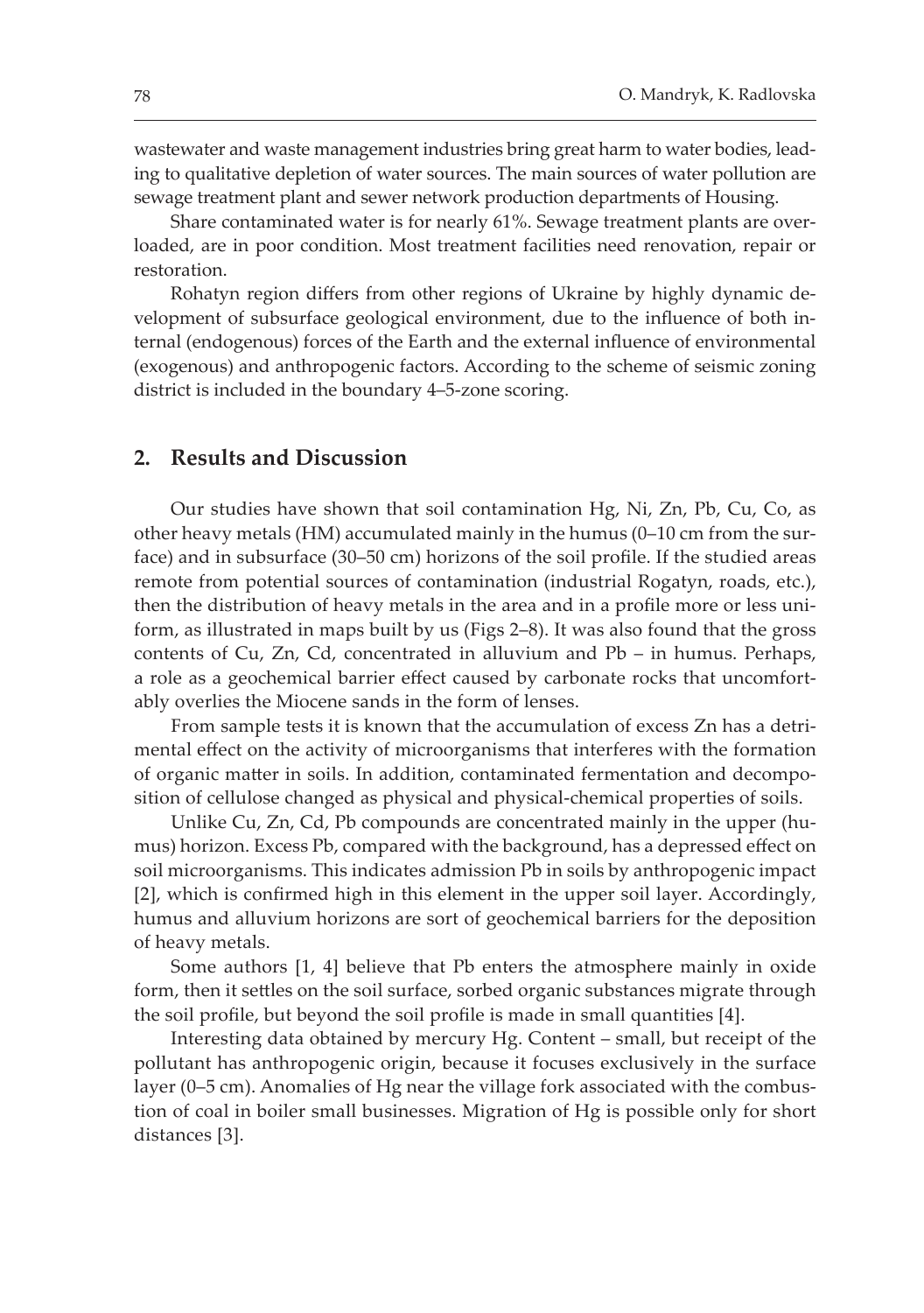

Fig. 2. The distribution of Hg in soils



Fig. 3. The distribution of Ni in soils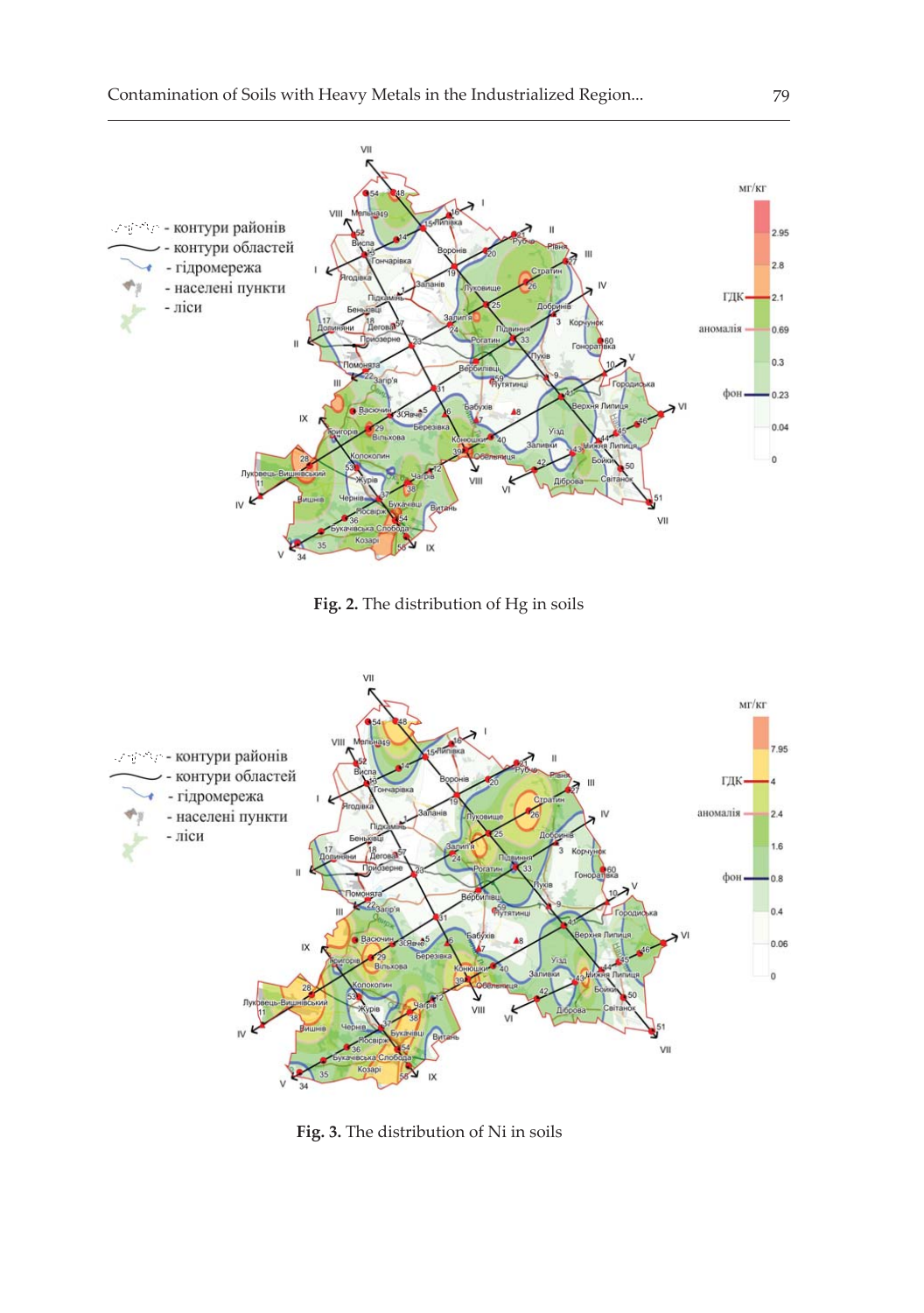

Fig. 4. The distribution of Zn in soils



Fig. 5. The distribution of Pb in soils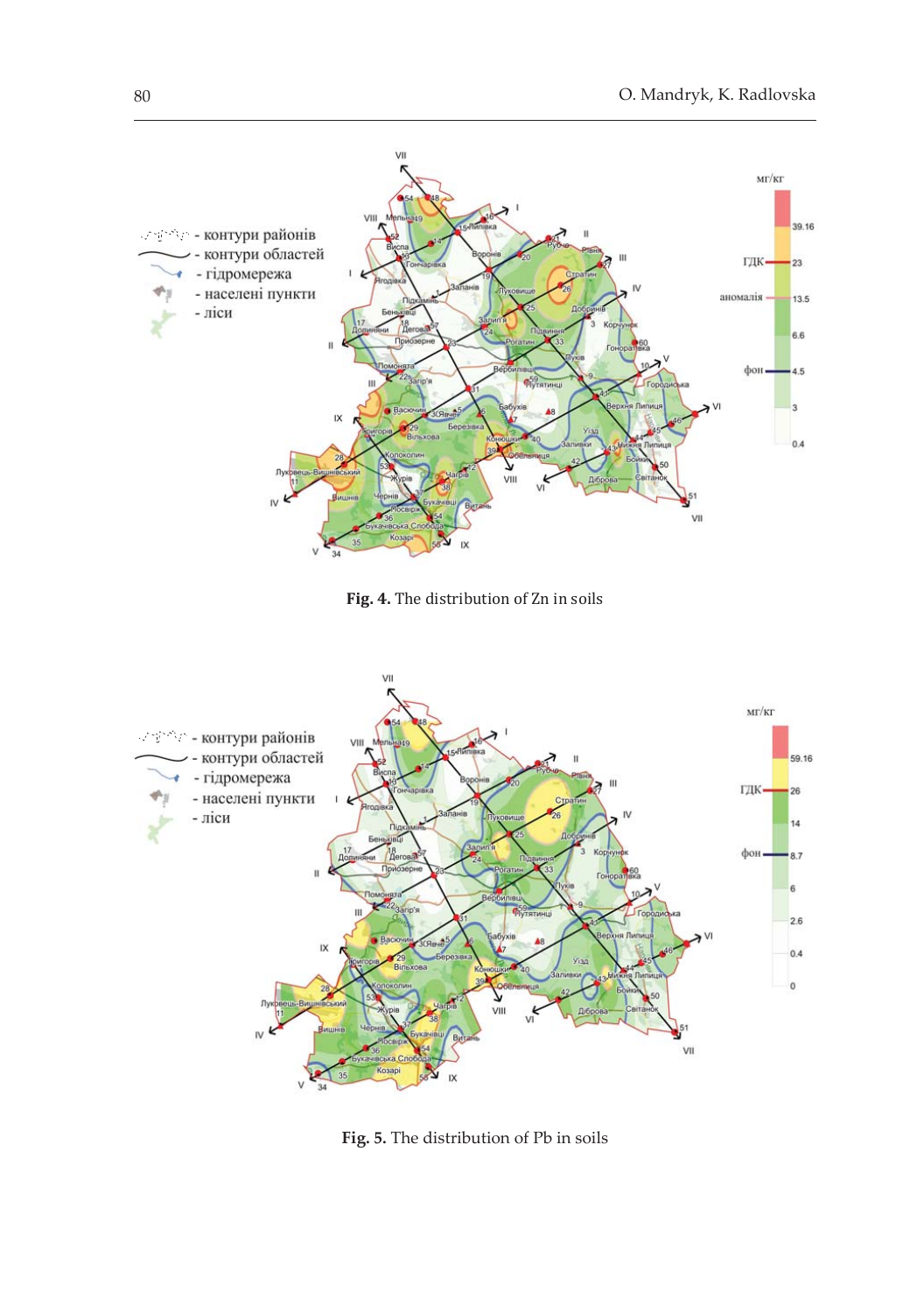

Fig. 6. The distribution of Cu in soils



Fig. 7. The distribution of Co in soils